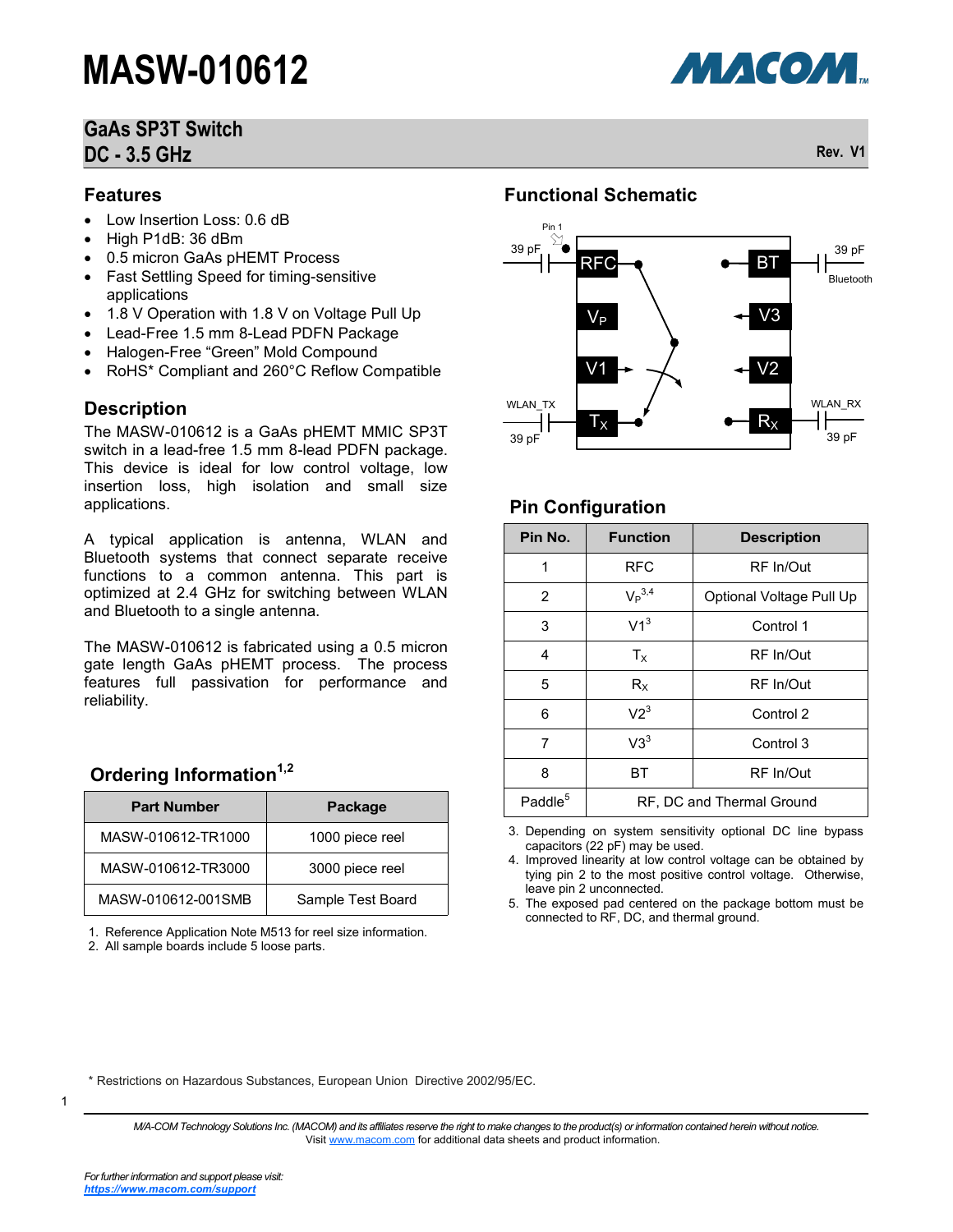

### **GaAs SP3T Switch DC - 3.5 GHz** Rev. V1

# **Electrical Specifications: Freq: 2.45 GHz, T<sup>A</sup> = 25°C, V<sup>C</sup> = 0 V / 3 V, Z<sup>0</sup> = 50 Ω 6,7**

| <b>Parameter</b>              | <b>Test Conditions</b>                          | <b>Units</b>    | Min. | Typ.           | Max. |
|-------------------------------|-------------------------------------------------|-----------------|------|----------------|------|
| Insertion Loss <sup>8</sup>   |                                                 | dB              |      | 0.6            | 0.85 |
| Isolation                     | $RFC - T_X R_X BT$                              | dB              | 19   | 21             |      |
| <b>Return Loss</b>            |                                                 | dB              |      | 20             |      |
| IP <sub>3</sub>               | Two Tone, +10 dBm/tone, 10 MHz Spacing          | dBm             |      | 54             |      |
| P <sub>1</sub> d <sub>B</sub> | $T_{\rm X}$<br>$R_X$<br>BT                      | dB <sub>m</sub> |      | 36<br>34<br>34 |      |
| 3rd Harmonic                  | $+20$ dBm                                       | dBc             |      | $-78$          |      |
| Trise, Tfall                  | 10% to 90% RF,<br>90% to 10% RF                 | ns              |      | 16<br>20       |      |
| Ton, Toff                     | 50% control to 90% RF,<br>50% control to 10% RF | ns              |      | 26<br>30       |      |
| <b>Control Current</b>        | $ V_C  = 3 V$                                   | μA              |      | 4              | 10   |

6. For positive control voltage, external DC blocking capacitors are required on all RF ports.

7. Specifications apply with no connection to pin 2  $(V_P)$ .

8. Insertion loss can be optimized by varying the DC blocking capacitor value, e.g. 100 pF for 100 - 500 MHz, 39 pF for 2.45 GHz.

### **Absolute Maximum Ratings 9,10**

| <b>Parameter</b>                                                                          | <b>Absolute Maximum</b>             |
|-------------------------------------------------------------------------------------------|-------------------------------------|
| Max Input Power<br>(0.5-3.5 GHz, 3 V Control)<br>$RFC - T_X$<br>$RFC - R_X$<br>$RFC - BT$ | 35 dBm<br>31 dBm<br>31 dBm          |
| $ V_{HI}$ - $V_{LO} $                                                                     | 8.5 volts                           |
| <b>Operating Temperature</b>                                                              | $-40^{\circ}$ C to $+85^{\circ}$ C  |
| Storage Temperature                                                                       | $-65^{\circ}$ C to $+150^{\circ}$ C |

9. Exceeding any one or combination of these limits may cause permanent damage to this device.

10. M/A-COM Technology Solutions does not recommend sustained operation near these survivability limits.

#### **Truth Table 11,12,13**

| V <sub>1</sub> | V <sub>2</sub> | V3 |     |     | $RFC - T_X   RFC - R_X   RFC - BT  $ |
|----------------|----------------|----|-----|-----|--------------------------------------|
|                |                |    | On  | Off | Off                                  |
| O              |                |    | Off | On  | Off                                  |
|                |                |    | Off | Off | On                                   |

11. 0 = 0 V ± 0.2 V, 1 = 1.8 V to +5 V, minimum  $V_{HI}$ - $V_{LO}$  = 1.8 V, maximum  $V_{HI}$ - $V_{LO}$  = 8.5 V.

12. For use at low voltage, M/A-COM recommends connecting pin 2 to a voltage equal to the most positive control voltage.

13. Negative control voltage may be used. The '1' in the table would be the most positive  $(0 V)$  and the '0' would be the most negative (-3 V for example).

2

*M/A-COM Technology Solutions Inc. (MACOM) and its affiliates reserve the right to make changes to the product(s) or information contained herein without notice.*  Visit [www.macom.com](http://www.macom.com/) for additional data sheets and product information.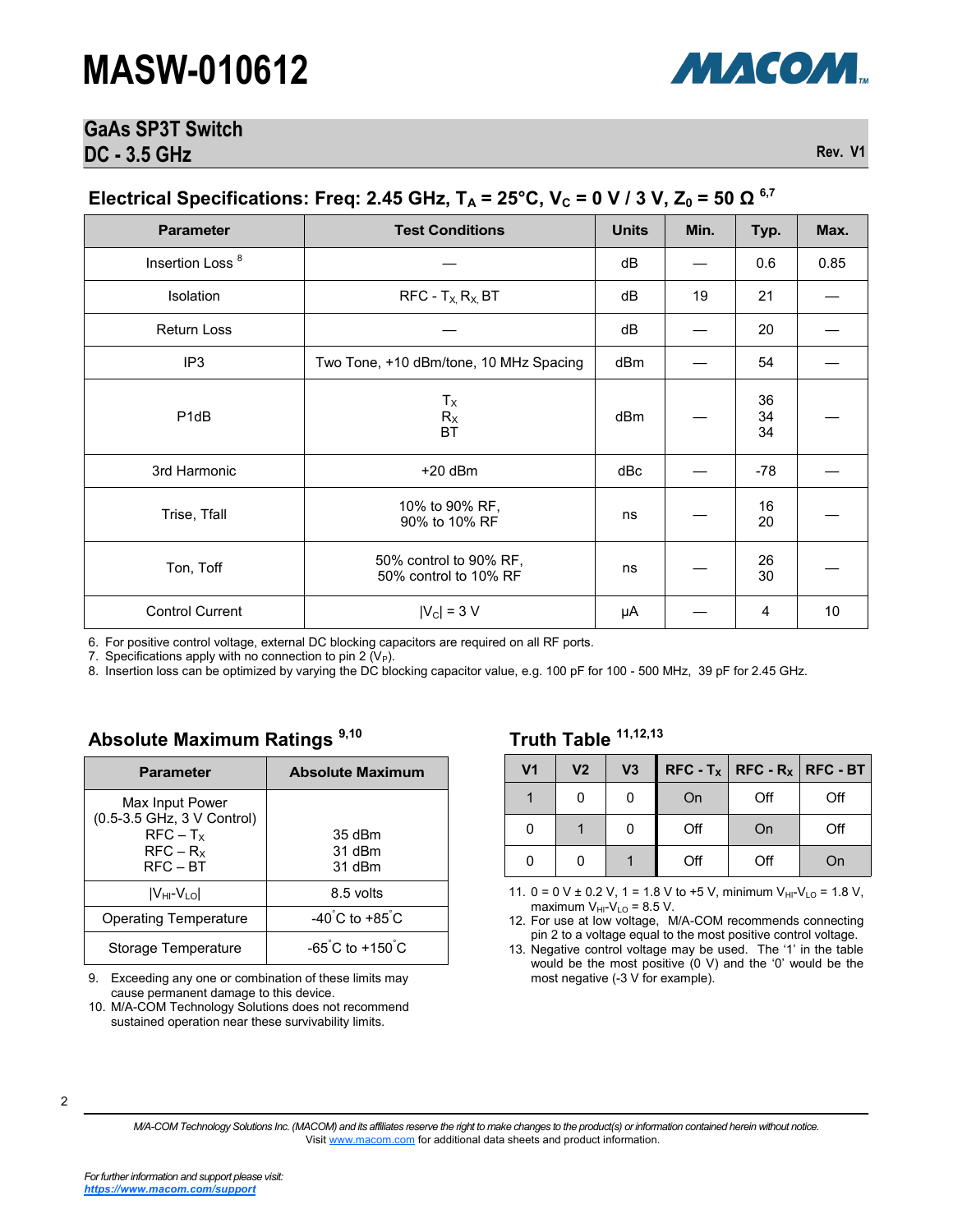# **GaAs SP3T Switch DC - 3.5 GHz Rev. V1**

## **Typical Performance Curves:**







*M/A-COM Technology Solutions Inc. (MACOM) and its affiliates reserve the right to make changes to the product(s) or information contained herein without notice.*  Visit [www.macom.com](http://www.macom.com/) for additional data sheets and product information.



 $-$ RF2 RF3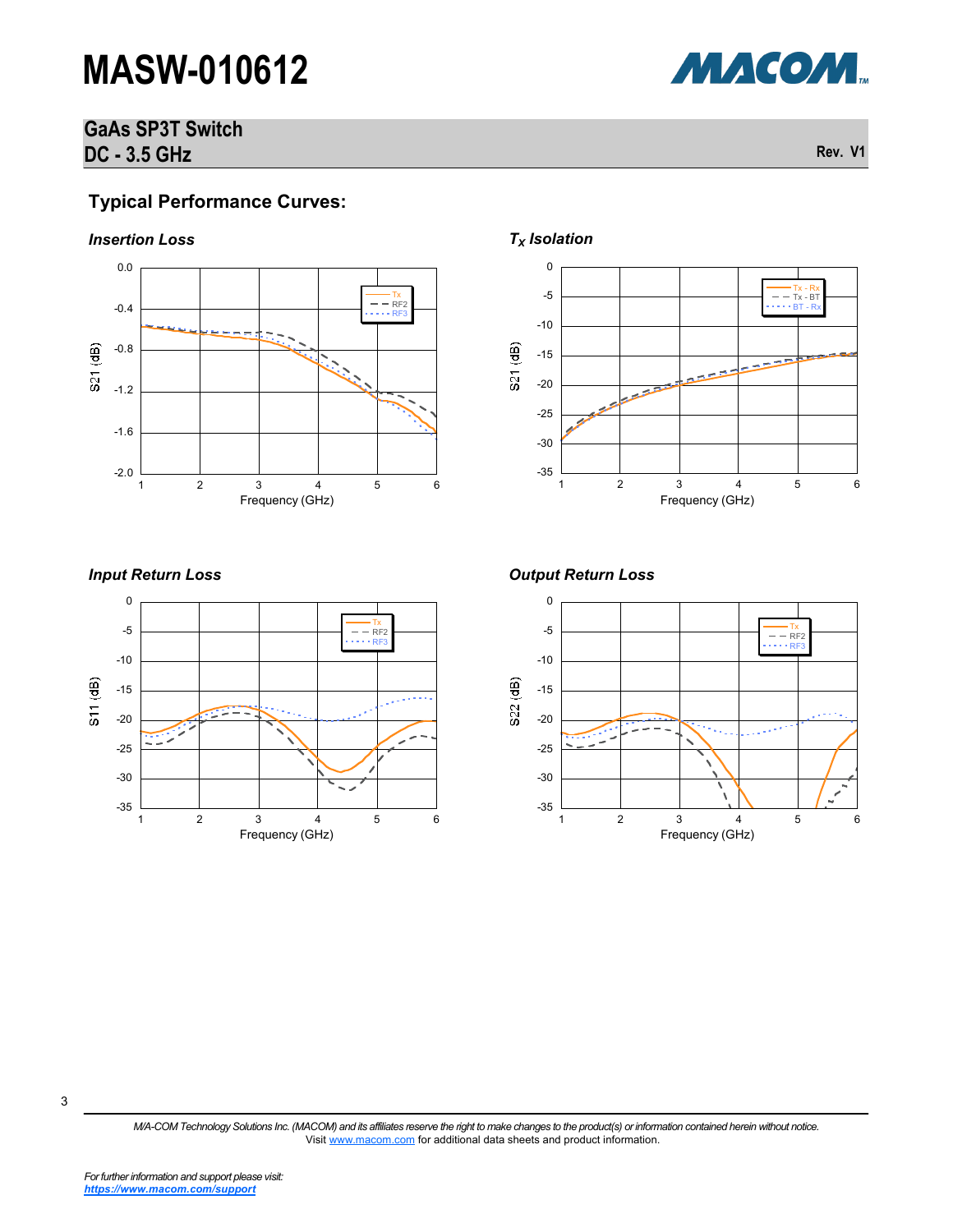

# **GaAs SP3T Switch DC - 3.5 GHz** Rev. V1

### *Lead Free* **1.5 mm 8-Lead PDFN†**



† Reference Application Note S2083 for lead-free solder reflow recommendations and PCB footprint information. Meets JEDEC moisture sensitivity level 1 requirements. Plating is NiPdAu over copper.

### **Handling Procedures**

Please observe the following precautions to avoid damage:

#### **Static Sensitivity**

Gallium Arsenide Integrated Circuits are sensitive to electrostatic discharge (ESD) and can be damaged by static electricity. Proper ESD control techniques should be used when handling these devices.

4

*M/A-COM Technology Solutions Inc. (MACOM) and its affiliates reserve the right to make changes to the product(s) or information contained herein without notice.*  Visit [www.macom.com](http://www.macom.com/) for additional data sheets and product information.